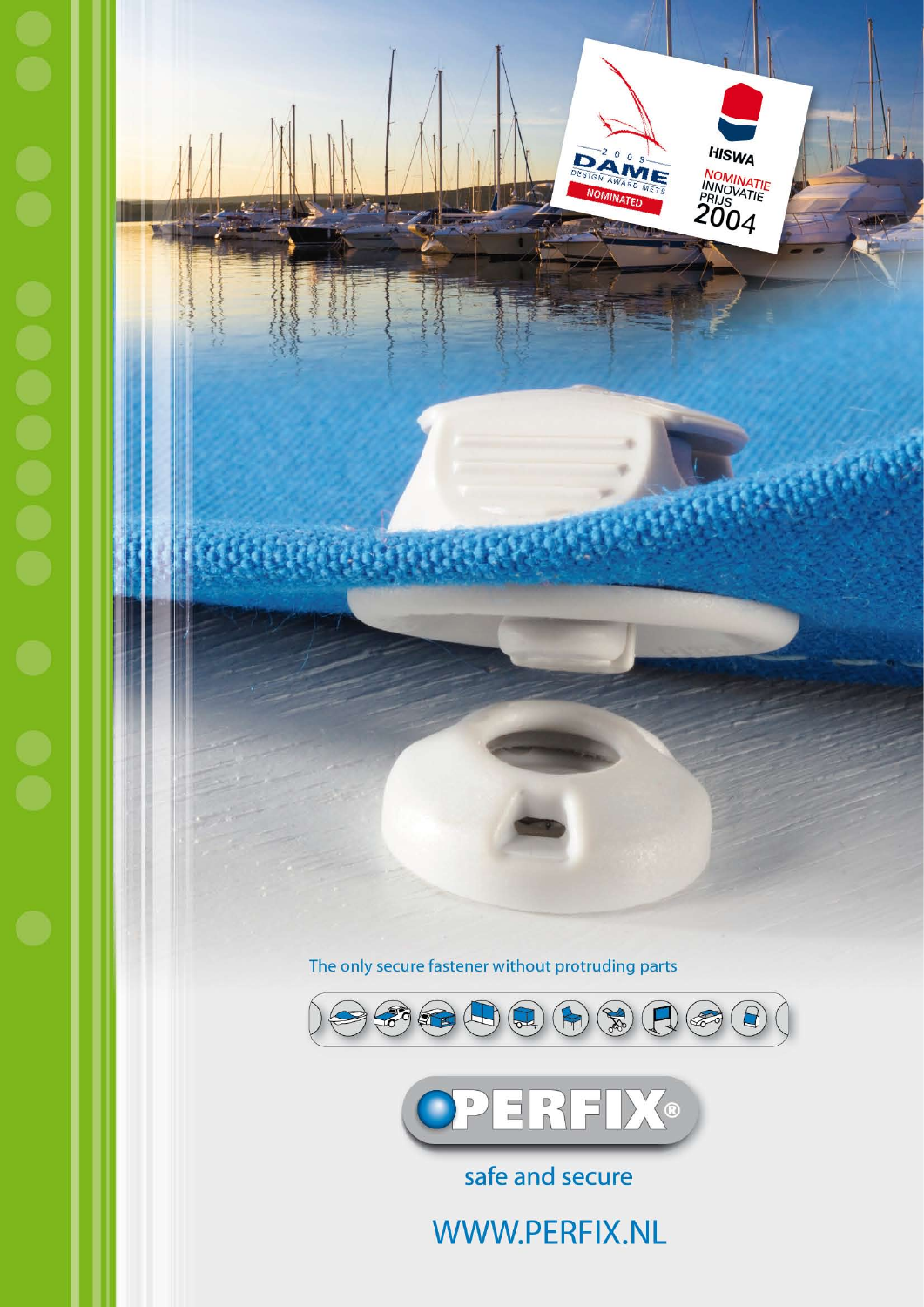# PERFIX is safe, secure and elegant:

PERFIX is a secured connection without using any protruding parts. These two features combined make this system unique and form a solution for many different applications. PERFIX is developed for fastening marine covers and sprayhoods on boats, but found its way to many different other situations where safety, comfort and elegance are required to fix any textile.

#### Colours and combinations

The PERFIX system consists of buttons and receivers. For the receiver-part there is a version for fixed surface (using screws etc.) and one for cloth. PERFIX-parts are sold separately and are available in different colours. In this way, several combinations make it able to match deck and cover colour. Special colours on request